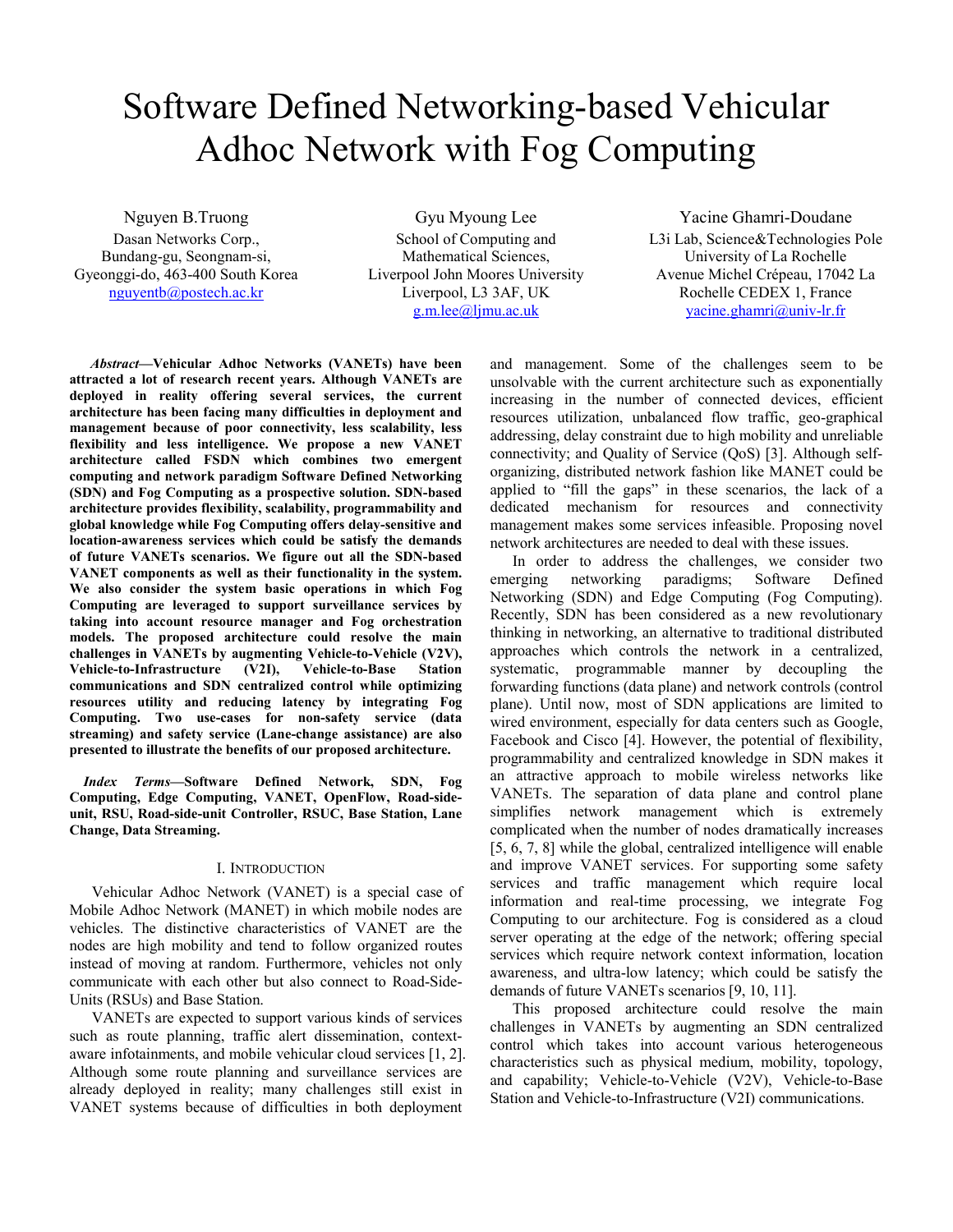## II. BACKGROUND AND RELATED WORK

In this section, we briefly introduce basic ideas and architectures of the SDN and Fog Computing. Several researches related to SDN architecture in wireless environment are also mentioned to steer the research line.

#### *A. Software Defined Networking and OpenFlow*

The core idea of SDN is the separation between network control (control plane) and forwarding functions (data plane). In SDN, network devices such as switches and routers just simply forwards packets according to policies (rules) located in each device. These rules are created or modified at a controller before sending to the network devices. The controller is the control logic dictating the overall network behavior. Figure 1 illustrates the reference architecture of the SDN [12].



Fig. 1. The logical view of a SDN architecture

This novel networking paradigm offers many benefits compared to the traditional distributed approaches. Firstly, it simplifies networking in both development and deployment of new protocols and applications. With software-based controller, network operators are much easier to program, modify, manipulate and configure of a protocol in a centralized way without independently accessing and configuring individual network hardware devices scattering across the whole network. Secondly, SDN-based architectures provide centralized controller to the network with global knowledge of the network state which are capable of controlling network infrastructure in a vendor-independent manner. These network devices just simply accept policies from the controller without understanding and implementing various network protocols standards, resulting in directly control, program, orchestrate, and manage network resources at the SDN controller. This feature, thus, saves a lot of workforce and resources.

To deploy SDN architecture, the key requirement is a protocol for communicating between Data Plane and Control Plane (South-bound Interface SBI). This protocol should be standardized and vender-agnostic so as networking companies should follow to develop their products. The SBI protocol facilitates heterogeneous networking switches and routes in the same way, thus, simplifies the operations of the network system. OpenFlow is the typical example of such kind of protocol [13, 14]. OpenFlow-enabled networking switches and routers maintain a forwarding flow-table containing three entries called rules, actions associated with each rule defining how packets should be processed, and statistic counting the number of packets and bytes for the flow. An OpenFlowenabled switch also operates a Secure Channel for the communications to SDN Controller, allowing data packets and flow-rule packet to be remotely sent from the controller using OpenFlow protocol [15]. The SDN Controller is in charge of making decision on adding, deleting and modifying the flow rules and actions on the forwarding flow-table via OpenFlow, thus, enabling the programmability to automatically configure the network. SDN applications and services directly communicate their requirements and network actions via the North-bound Interface (NBI) APIs to the SDN Controller.

# *B. Fog Computing*

Fog Computing, embraced by Cisco in 2012, recently becomes an active research cloud-related area. It is the paradigm extending Cloud computing in which data, processing and services are concentrated at the edge of the network instead of entirely in the cloud. Fog Computing places the traditional cloud services closer to the end-users offering various benefits such as low latency, location awareness and mobility support. It integrates Core Cloud services, turns conventional data center into distributed, heterogeneous platforms. Fog Computing, thus, supports Internet of Thing (IoT) applications in vehicles networks, sensor/actors networks and industrial automation which require sensitive-delay and context-aware processing [10, 11]. To deploy Fog Computing, an orchestration is required to manage resources and services across edge devices. Fog services are provisioned, managed and tracked among such devices.

#### *C. Vehicular Adhoc Networks*

Vehicles in novel VANET systems such as Intelligent Transportation System (ITS) are equipped with On-Board Units (OBUs) with capability of processing units, sensors, localization system like Global Positioning System (GPS), and radio transceiver for Wireless Access in Vehicular Environment (WAVE) [16]. OBUs are also equipped with wide-range radio transceiver such as WiMax/3G/4G LTE for communication with cellular base station. RSUs are installed along road systems. They are stationary infrastructure such as CCTVs, Network Cameras, Lane-Checking Camera, Traffic Light, Sensors, and Access Points. Each cluster of RSUs is connected to a RSU control station (RSUC) for data storage and processing before sending to the Internet for services. V2V and V2I are standardized by IEEE WAVE. In intelligent VANET systems like ITS, vehicles not only play as the role of sender, receiver but also the router to transmit information to other vehicles or road infrastructure for traffic services.

The advances in OBUs and communications integrated in vehicles, RSUs and RSUCs change the traditional VANETs into Intelligent Vehicle Grid. Moreover, the rapid development of cloud computing soon paves the way to a further step of the Vehicle Cloud in which provides all kinds of cloud service to the transportation [31].

### *D. Related Work*

There are some researches on applying SDN into wireless environment are proposed. M. Mendonca *et al.* utilized SDN into heterogeneous network environment by proposing a simple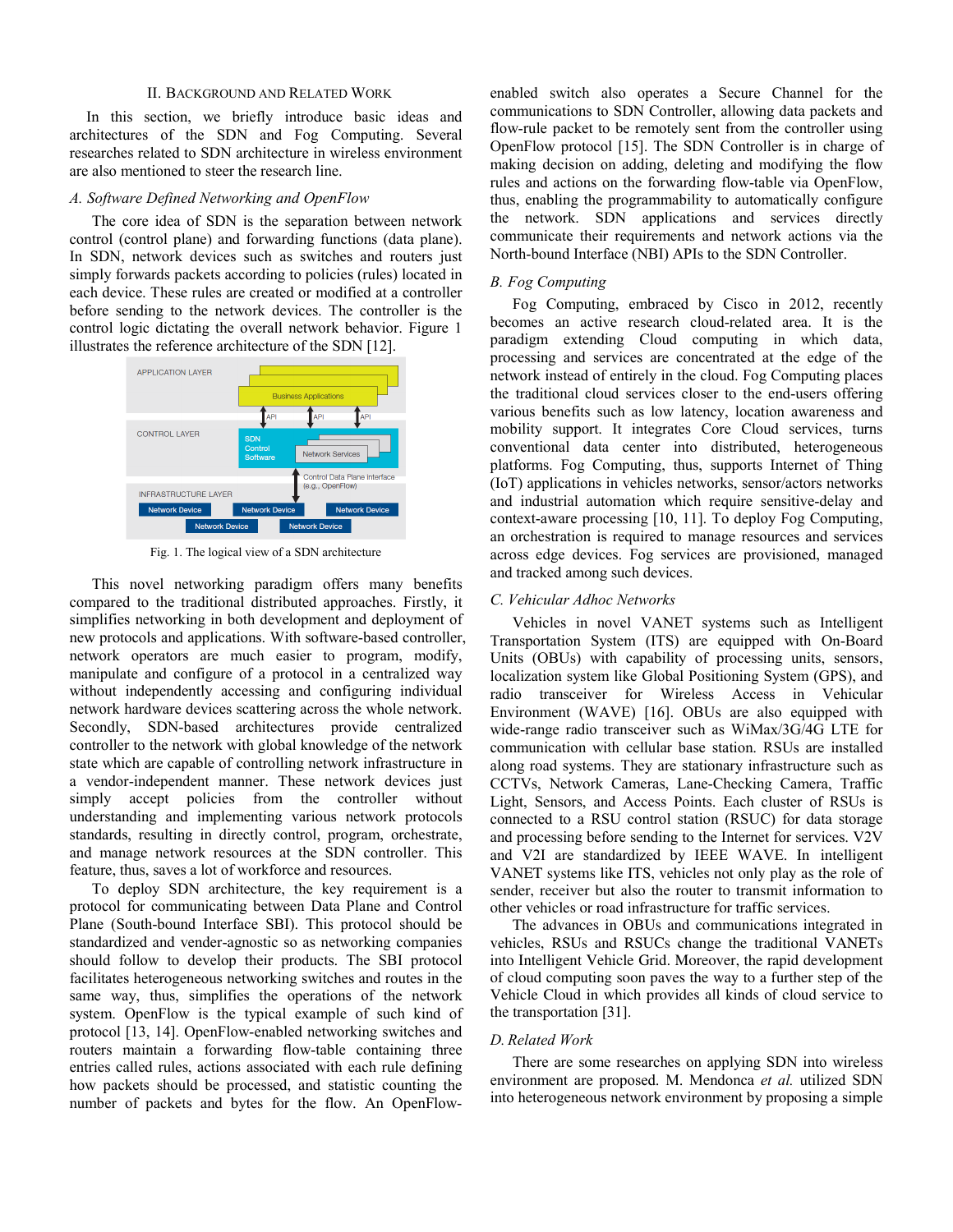topology in which Alice connects to the Internet through Bob's connection. Leveraging SDN results in capability of automatically reconfigure for better Bob's communication [7]. I. Ku, Y. Lu *et al.* proposed a SDN-based VANET architecture by introducing a SDN controller to the system [8]. They also considered some operational modes and fallback mechanism to adapt SDN to VANET scenarios. They simulated and compared some routing protocols in the proposed architecture with traditional MANET/VANET ones, showing the benefits in using SDN. A further step was made by M.A. Salahuddin *et al.* by applying SDN to RSU Cloud. They introduced a new component to VANET architecture called RSU microdatacenter which supports virtualization and SDN Controller capability [17]. The traditional RSUs and specialized RSUs are forming RSUs cloud. The cloud controller, SDN controller and resource manager models are also proposed; implemented in one or more RSU micro-datacenter for cloud services. They also considered the reconfiguration overhead and proposed a heuristic algorithm to minimize the cost. Inspiring by their great work, we make use of their cloud resource management model to our architectural design considering Fog Computing.

# III. SDN-BASED VANET ARCHITECTURE

This section describes the proposed SDN-based architecture, role and operation for each component. Fog Computing framework, which takes advantage of SDN concept, is also discussed to show the benefits in offering services.

## *A. FSDN VANET Architecture*

In this part, we discuss the proposed SDN-based VANET architecture leveraging Fog Computing called FSDN VANET. The below SDN components are needed to incorporate for deploying the system:

- **SDN Controller**: the global intelligence which controls all the network behaviors of the entire SDN-based VANET system. It also plays as Fog Orchestration and Resource Management for the Fog.
- **SDN Wireless Nodes**: the vehicles act as the end-users as well as forwarding element, equipped with OBU and operating OpenFlow. They are Data Plane elements
- **SDN Road-Side-Unit**: RSU running OpenFlow and controlled by the SDN Controller. It is a Fog device.
- **SDN Road-Side-Unit Controller (RSUC)**: A cluster of RSUs are connected to a RSUC through broadband connections before accessing to the SDN Controller. RSUC is OpenFlow-enabled and controlled by SDN Controller. Besides the responsibility of forwarding data, RSUCs also store local road system information and perform emergency services. RSUCs are fog devices, under the orchestration of SDN Controller.
- **Cellular Base Station (BS)**: In our proposed architecture, BS is not simply carrying voice calls and conveying data, it is more sophisticated. BS is under the control of SDN controller, running OpenFlow, capable of delivering fog services. Similar to RSUC, BS is also local intelligence; a Fog device under the control of

SDN Controller. This architecture provides mobile operators opportunities to offer their clients valuable transportation services, motivates them participate in developing the proposed system.

FSDN VANET architecture is operated in heterogeneous network environment in which forwarding infrastructure use several wireless technologies to communicate. V2V and V2I could be wireless connection or WAVE. Vehicle to BS could be long-range wireless connection such as WiMax or 3G/4G LTE. RSU-RSUC, RSUC-RSUC, RSUC-SDN Controller, and BS to SDN Controller are broadband, high-speed connections [Fig.2]. The assumption is that each SDN wireless node is equipped with WiMax/3G/4G LTE interface mostly for Control Channel and WiFi/WAVE interface for Data Channel. The SDN wireless nodes are supposed to support fallback mechanism to turn back to conventional operations (i.e., AODV, DSDV and OLSR routing protocols) once SDN Controller connection is lost [8].



Fig. 2. SDN-based VANET architecture leveraging Fog Computing

## *B. Basic Operations*

The radio communications of the proposed system are divided into two types: control plane communication and data plane communication. Control plane communication is for flow rules or policy rules while data plane communication is for data transfer. I. Ku *et al.* based on the control level of SDN Controller classified into three operation modes namely Central Control Mode, Distributed Control Mode and Hybrid Control Mode [7]. Because of enabling the Fog, our architecture should be operated in the Hybrid Control Mode in which SDN Controller does not take full control of the system, instead, shares the work with BSs and RSUCs [Fig. 3]. For instance, instead of sending specific flow rules, SDN controller will send an abstract policy called policy rules in which specific behavior will be decided by RSUCs or BSs depending on their own local knowledge. Data at RSUCs and BSs is then sent to data center through SDN Controller for global, long-term purposes [10].

To maintain the up-to-date network topology of the vehicles, a link layer mechanism in each vehicle could be used to periodically broadcast beacon messages for learning neighbor's information. This information is sent along with traffic data of the vehicle such as route map, position, speed, and sensor data to RSU or BS whenever possible.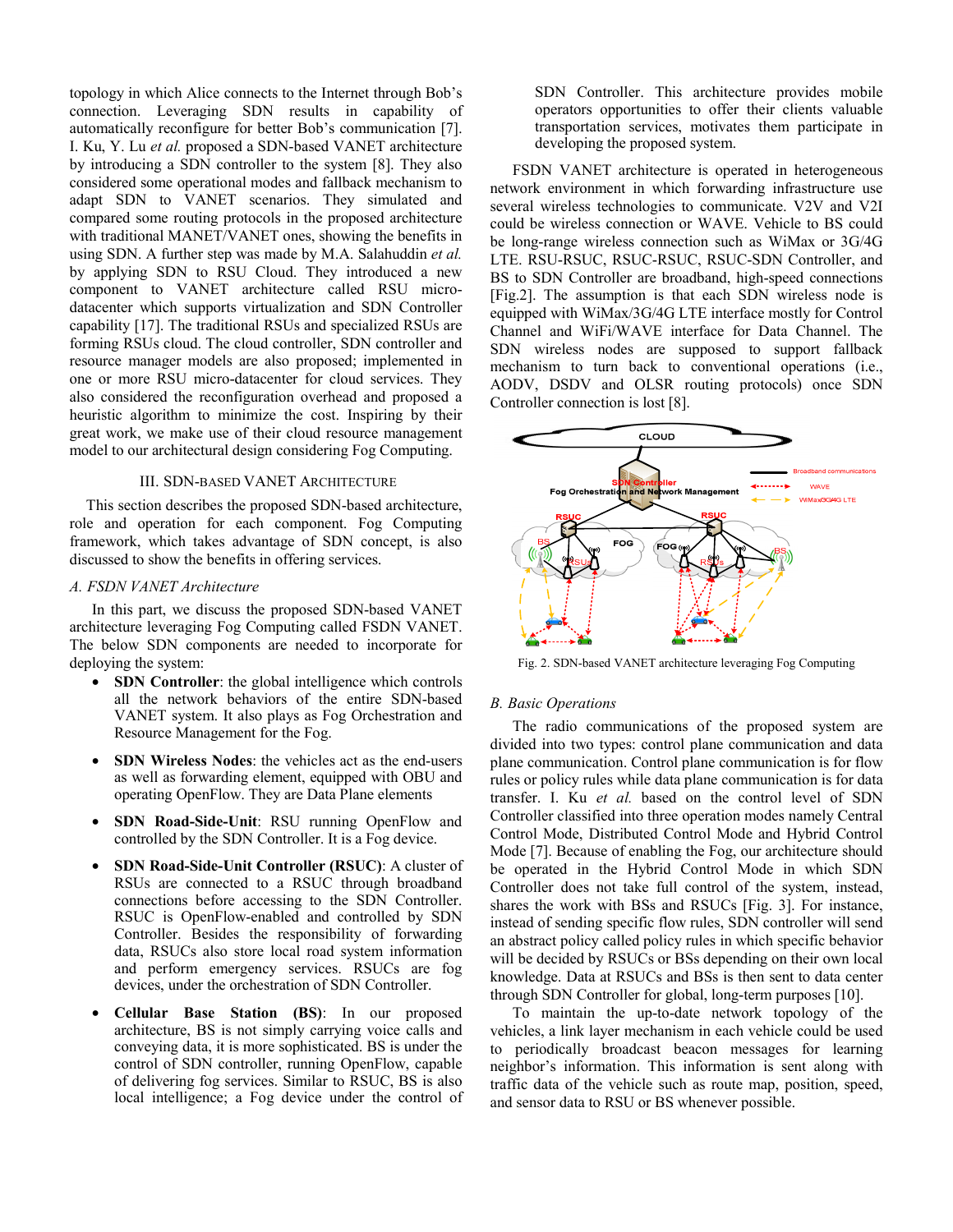

Fig. 3. Hybrid Control Mode in FSDN VANET

The SDN Controller not only gets vehicle information from BSs but also receives transportation data from RSUs. Therefore, it can build a global connectivity graph of the SDN wireless nodes and other necessary knowledge for various services. RSUC and BSs also receive information of vehicles and/or traffic data from a cluster of RSUs, thus, are able to process some surveillance services without entire knowledge as in SDN Controller. RSUC and BSs offer local, distributed intelligence with low latency and location awareness characteristics. These RSUCs and BSs are co-ordinated with each other by a Fog orchestration layer [10, 11] located at SDN Controller.

In Fog Computing concept, both central data centers and pervasive edge devices share their heterogeneous resources and support services. In our case RSUCs and BS, as the Fog devices, not only incorporate with the Cloud through SDN Controller but also share their resources for controlling vehicles. To enable Fog computing framework for the SDN-based VANET system, SDN Controller, RSUCs and BSs are not only equipped with SDN-capability but also offer virtualization for enabling Cloud (Fog) services. Therefore, a hypervisor, which is a low-level middleware, should be implemented at these physical devices for supporting abstraction of Virtual Machines (VMs) on them. Services are hosted at these VMs allowing service migration and replication. This technique is widely used in data centers for improving portability, resource utilization and fault tolerance [18]. The SDN Controller, as mentioned above, also plays as a Fog orchestration and a resource manager. Several software components are required to be implemented at SDN Controller as illustrated in Fig. 4.



Fig. 4. SDN Controller hardware and software components

# *C. Resource Management*

A Service-Oriented Resource Sharing architecture and mathematical model for SDN Controller, BSs and RSUCs based on the model proposed in [19] could be used as a prospective solution. Instead of task-oriented approach, the model bases on the key idea of service-oriented utility functions which efficiently optimizes utilities of the SDN Controller, BSs and RSUCs resources for services.

Suppose that SDN Controller, BSs and RSUCs host services through application installed in them. They request resources service by service. A service is composed of multiple tasks in which some tasks are processed using its resources; other tasks need to use resources from other nodes called outsourced tasks. RSUCs and BSs want to complete the tasks included in the service as soon as possible. To process tasks, a RSUC needs to use itself resources as well as other RSUCs resources [Fig. 5].



Fig. 5. A flow task of a service containing outsourced task

As a resource coordinator, SDN Controller orchestrates tasks and resources among BSs and RSUCs service-by-service to maximize the utilities of them for services. The benefit in applying SDN to the Fog is that SDN Controller has all knowledge of the BSs and RSUCs such as resources R and tasks T, thus, it can instructs to allocate their tasks to others for resource sharing optimization such as latency, performance and energy consumption by using convex optimization approaches.

# *D. Fog Controller*

Services implemented at VMs in SDN Controller, BSs and RSUCs need an orchestration mechanism to disseminate information of data forwarding rules changes and service hosting. The orchestration is also in charge of service instantiation, replication and migration. A service operating along road system may require different number of BSs or RSUCs hosting the service, resulting in the need for physically migrating VMs in these RSUCs or BSs. This can be done by a Fog Controller incorporating with SDN Controller for automatically updating service hosting and data forwarding rules. That is the benefit of integrating SDN in the Fog architecture. However, the reconfiguration to service hosting, instantiation, migration, replication and data flow rules is costly, resulting in increasing latency and deteriorating Quality of Experience (QoE) [18, 20]. A good solution was proposed by Mohammad A. Salahuddin *et al.* in [17] considering optimizing the cost of reconfiguration in a RSUs cloud. They modeled the reconfiguration overhead in the RSUs cloud, proposed a delay model and a multi-object linear programming formulation and solve by using a heuristic algorithm.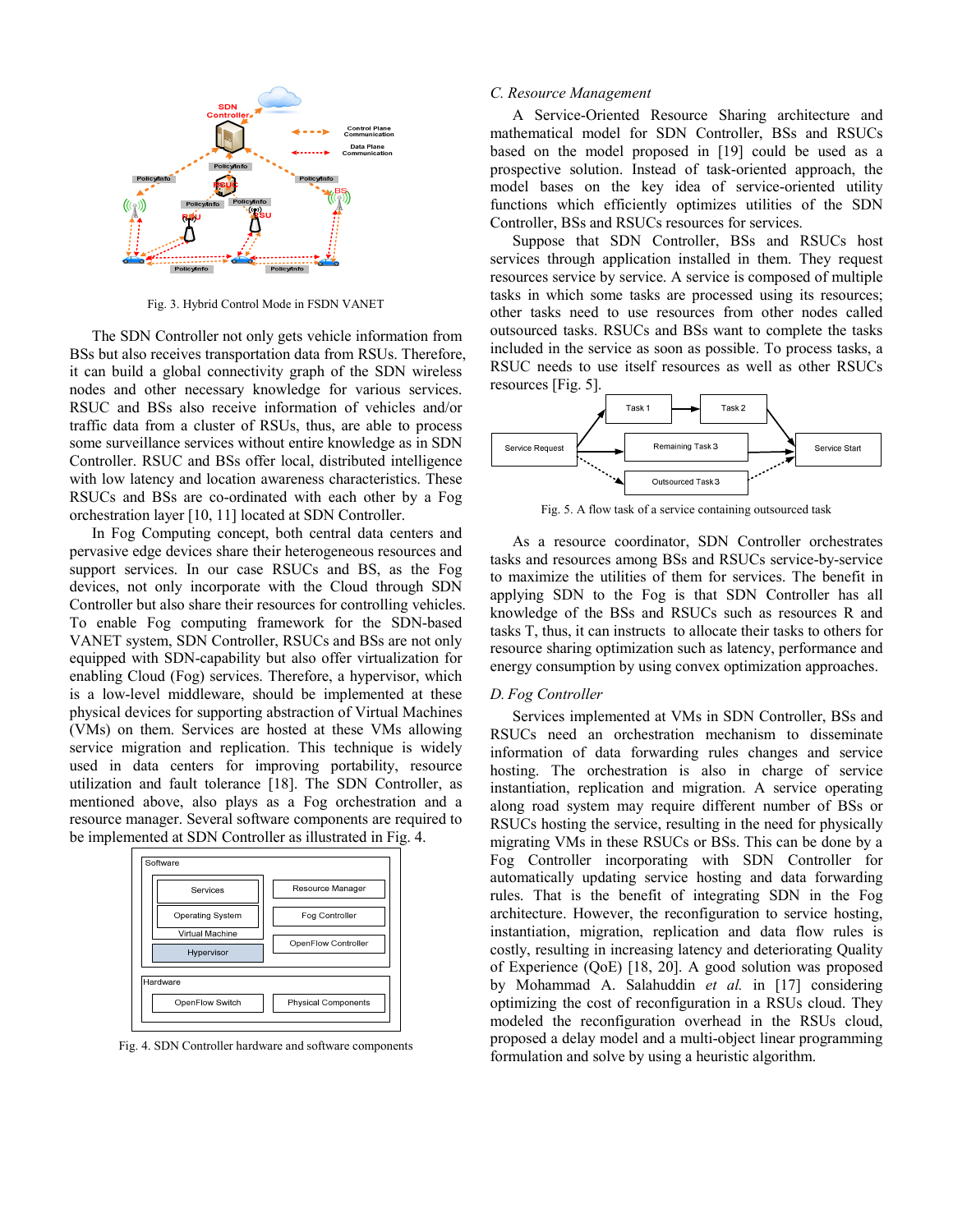#### IV. USE CASES

# *A. Data Streaming*

VANETs applications are not only focused on developing safety services but also non-safety services such as online gaming, multimedia applications and video conferencing; and data streaming is the most important factor of the later. Streaming applications have been dramatically increased and contribute a significant amount of traffic in network. The key point is how to distribute data streaming traffic from data streaming server to some nodes in a vehicular network which is high mobility and topology changes; and low delay requirements. The basic scenario is demonstrated in Fig. 6.

There are two advantages that traditional VANET system cannot achieve compared to FSDN VANET. The first is SDN Controller has all knowledge of vehicle routes, RSUCs, and RSUs with resource manager and Fog orchestration, thus, is able to choose the optimal configuration for the service deployment. The second is the service provider makes aware of the red car, suppose that the red car is out of reach of RSUs. Therefore, the SDN controller can automatically offer service to the red car via the blue car and provision blue car' connection accordingly such as increasing the bandwidth for the connection, giving incentives for the blue cars and so on. FSDN VANET can dynamically adapt to topology changes and reconfigures accordingly to guarantee the QoE while be able to find the optimal reconfiguration.



Fig. 6. Data Streaming reference scenario

# *B. Lane-Change Service*

The proposed architecture is applied into another use-case called Lane Change Assistance [3, 21]. Conventional approaches for Lane-Change service face many challenges since it requires planning at microscopic traffic information such as road conditions and traffic flow variables. Current lanechange support applications such as Hella Warning System [22] and BlindSpot Detection System by MobiEye [23] just serve one individual vehicle. These systems just simply warn the driver of blind-spot and do not take other traffic variables into account. This is because an end-user vehicle cannot collect enough necessary and global, reliable knowledge to produce a good decision. Our hypothesis is that Lane-change decision should be coordinated and optimized in higher control level instead of individual car. Because SDN Controller has global, various kinds of information on the road system, it seems be more efficient to build an autonomous lane-changing system compared to conventional approach. In our proposed architecture, BSs, RSUs and RSUCs are Fog devices offering some emergency services which are originally located in the application plane like Lane-Change Assistance.

To enable the service, a Lane-Change decision making system is needed to implement at both application plane and edge devices. Various lane-change models and safety criterion could be used for the system such as MOBIL [25, 26], IDM-LC [27], MANFIS [27] or several models in [24]. The models require trajectory data consisting of observations of vehicles at discrete points in time, provides useful information about some model parameters. The trajectory data are temporarily stored at RSUCs and BSs; and at data center for long-term uses. Additional explanatory variables required by the models, such as relative speeds, time and space headways and traffic map can also be obtained from data at RSUCs, BSs or data center.





When a vehicle is needed to change the lane (in either mandatory (MLC) or discretionary (DLC) mode [24]), a control plane request message is sent to an in-charge BS or RSU if possible. SDN Controller depending on the particular situation of the vehicle fully or partly incorporates with BSs and RSUCs service hosting to make decision. Note that because of using SDN architecture, the centralized controller grasp of global network knowledge, so it can quickly point out which BSs or RSUCs should incorporate in the tasks for the decision making process. The policy and actions (Policy/Info) are then sent to the participated vehicles through a BS (WiMax/3G/4G LTE) and in-charge RSUs (WAVE) [Fig. 7].

#### V. CONCLUSION AND FUTURE WORK

SDN has been the prospective solution to facilitate efficient management and deployment of network services. In this paper we have proposed a novel SDN-based architecture supporting Fog Computing for both safety and non-safety services. We have pointed out all the components and their roles participated in the system and showed how they can serve services. Resource management and Fog coordination models are also considered to build the Fog framework for the SDN-based VANET. Benefits of using our proposed architecture have also been illustrated by two use-cases called Data streaming and Lane-Change assistance services.

There are many directions needed to investigate to support the proposed architecture. The first could be a more appropriate resource management and Fog orchestration models that take SDN characteristics into account to support Fog computing. This model should consider particular properties of BS and